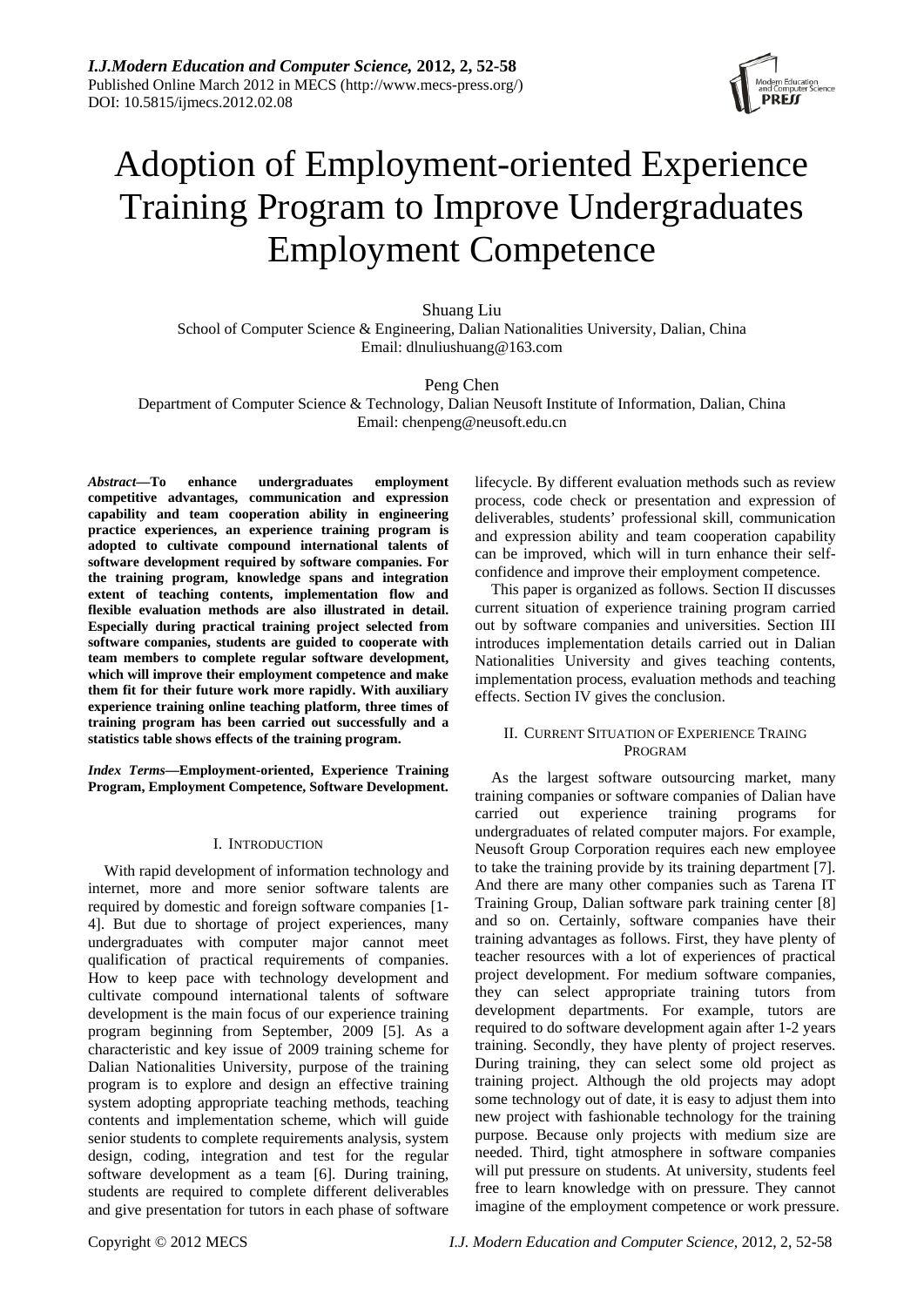But in real development environment of software companies, students will feel much pressure on them because all engineers work very hard everyday around them. So they will put all their efforts on professional skill learning for their future work.

But there are some disadvantages of the training program provided by software companies. Whether software development or training program, software companies need profits. So, undergraduates have to pay expensive training fee to pass the training. For undergraduates of Nationalities University, most students come from rural areas and cannot afford extra training fee. Moreover, some software companies just chose some good passing students as tutors and some teaching class consists of 60-70 students to save training cost sometimes. In this case, not every training student can get full guidance and the training quality is not assured. Another deficiency for software companies is their limitation of teaching resources. Only in training class or the training room, students can learn and review related teaching material with local areas networks. Any teaching material cannot be downloaded or copied by floppy disk or emailed by Internet. So training students are limited in a small learning space. Out of the training room, they can hardly do any effective learning.

Some colleges or institutes have carried out experience training program such as Dalian Neusoft Institute of Information. Most of these universities are independent and skill training is their education purpose. So training in these colleges cannot get satisfactory effects because their students lack study interests and subjective initiative. Besides that, they require all undergraduates to participate in the training, which will certainly lead to teaching problems and study problems.

Based on summarization of training experiences in software companies and independent colleges, we carried out our experience training program from 2009. More emphasis of education in our university is put on teaching quality than profit. In comparison with software companies or independent colleges, there are many advantages of the experience training program in our university for students, which are summarized as follow.

(1) Web resources are open and students can search and get many tips from the web. We don't have to limit access of the Internet because we don't have any business secrets.

(2) Each teaching class is selected from candidates. Each student needs to pass the entrance test before they take the training class. Only students with some fundamental knowledge can complete the whole training process. This not only limits the size of training class, but also assures the training quality.

(3) Teaching resources are open and can be accessed in the special training room or dormitories with campus network. Students can copy courseware and sample codes and save any code fragment or document in their computers.

(4) Teaching process is students-centered. One teaching class has 30 students at most. So tutors can give guidance to any student freely during training process. Study pressure put on the students is little by little until they realize the serious employment status.

(5) The management is flexible. Teachers and students know each other very well and they can exchange advices on how to make the training process more effective.

(6) Training program is just like other selected courses without any extra training fees. Students with intension to improve their engineering abilities can select the training program. They don't have to pay any extra fees for the course. Whether they pass or fail the training program is decided by tutors, not by training fees.

# III. IMPLEMENTATION DETAILS FOR THE TRAINING PROGRAM

From September 2009 to September 2011, we have finished three times of training program for computer major of grades 2006, 2007 and 2008 [6]. In September 2009, we didn't have enough teaching auxiliary website, so we only chose 20 students to finish Java-oriented training program. In 2010 and 2011, we carried out .Netoriented training program and Java-oriented training program based on our purchase of online training system. With this online system, we can not only open and close teaching materials, but also provide various multimedia coursewares for students to learn. We keep adjusting our original teaching plan, teaching contents and the corresponding evaluation methods to improve our training quality for good employment rates. Now we discuss our experience training program from teaching contents, implementation process, and evaluation methods to teaching effects.

# *A. Teaching Contents*

As an integrated engineering practice program, students are required to complete an engineering project within a working team with comprehensive application of the following knowledge listed in Fig. 1.

| Data structure                      |  |                           | Operating system                 |     |  |  |
|-------------------------------------|--|---------------------------|----------------------------------|-----|--|--|
| Database principle                  |  |                           | Computer network                 |     |  |  |
| theoretical basis                   |  |                           |                                  |     |  |  |
| Web-based development technology    |  |                           |                                  |     |  |  |
|                                     |  |                           | Oracle   HTML   CSS   JavaScript | XML |  |  |
| JavaEE                              |  | Unified modeling language |                                  |     |  |  |
| professional knowledge              |  |                           |                                  |     |  |  |
| Software engineering                |  |                           |                                  |     |  |  |
| Object-oriented analysis and design |  |                           |                                  |     |  |  |
| Software testing                    |  |                           | Project management               |     |  |  |
| integrated contents                 |  |                           |                                  |     |  |  |

Figure 1. Knowledge span and integration extent for teaching contents

From Fig. 1, we can see it not only includes theoretical basis such as data structure and operating system, database principle and computer network, but also includes Java based Web development professional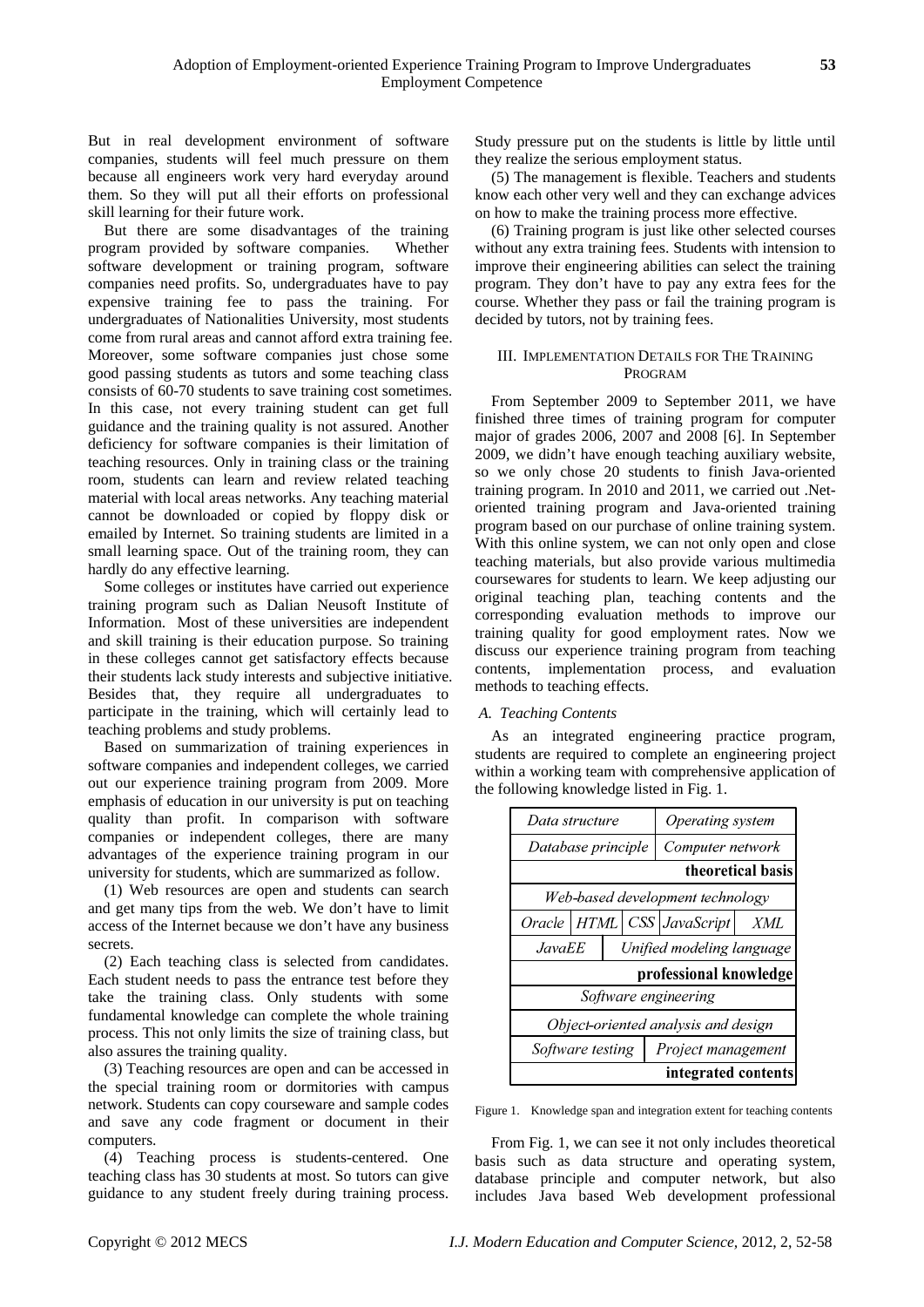knowledge such as Oracle, HTML, CSS, JavaScript, XML, especially JavaEE [9] related skills. Besides, students must learn to integrate knowledge of requirements analysis and design for different phases of software life cycle. For example, they have to deliver requirements analysis specification based on objectoriented analysis with UML as description tool in requirements analysis. And they need to provide test plan and test results in unit test and integrating test. For training preparation, tutors will review related basic theory and concepts for students. Students are required to understand the knowledge and do some coding exercises. After training preparation, students are required to complete a selected project with application of all knowledge mentioned above. Within a working team, they have different working tasks based on different roles in the team. In this process, tutors will give guidance and code help.

Concrete teaching materials focus on the following three parts with keeping pace with the latest development technology and can be classified into three kinds. The first kind is basic knowledge, which includes HTML, CSS, JavaScript, Ajax, Java basis, JavaEE, Servlet, JSP, Tomcat, JDBC, MVC, XML, Oracle, SQL and related use of development tools such as Eclipse and PLSQLDev. Students have learned most of the knowledge, so tutors only give outline of each knowledge points. The second kind is framework knowledge, which includes Struts,

Spring and Hibernate. Students only learned limited knowledge about frameworks, so tutors need to put many efforts on framework principle and flexible application of frameworks in development to meet requirements. The third kind is development knowledge, which includes pages prototype design, detailed design, database design, coding specification, test and related project management knowledge. In project training process, students will learn the corresponding skills before each stage of software lifecycle. Then they have chances to practice and put them into real application.

## *B. Version Control Based on SVN*

Here, we use SVN as version control tool. Subversion (Abbrev. SVN) is a free/open-source version control system. That is, SVN manages files and directories over time. A tree of files is placed into a central repository. The repository is much like an ordinary file server, except that it remembers every change ever made to the files and directories. This allows users to recover older versions of the data, or examine the history of how the data changed. SVN is a centralized system for sharing information. At its core is a repository, which is a central store of data. The repository stores information in the form of a filesystem tree. Any numbers of clients connect to the repository, and then read or write to these files.

Basic running principle of SVN is copy-modify-merge, which is illustrated in Fig. 2 and Fig. 3.



Figure 2. Principle of version control in SVN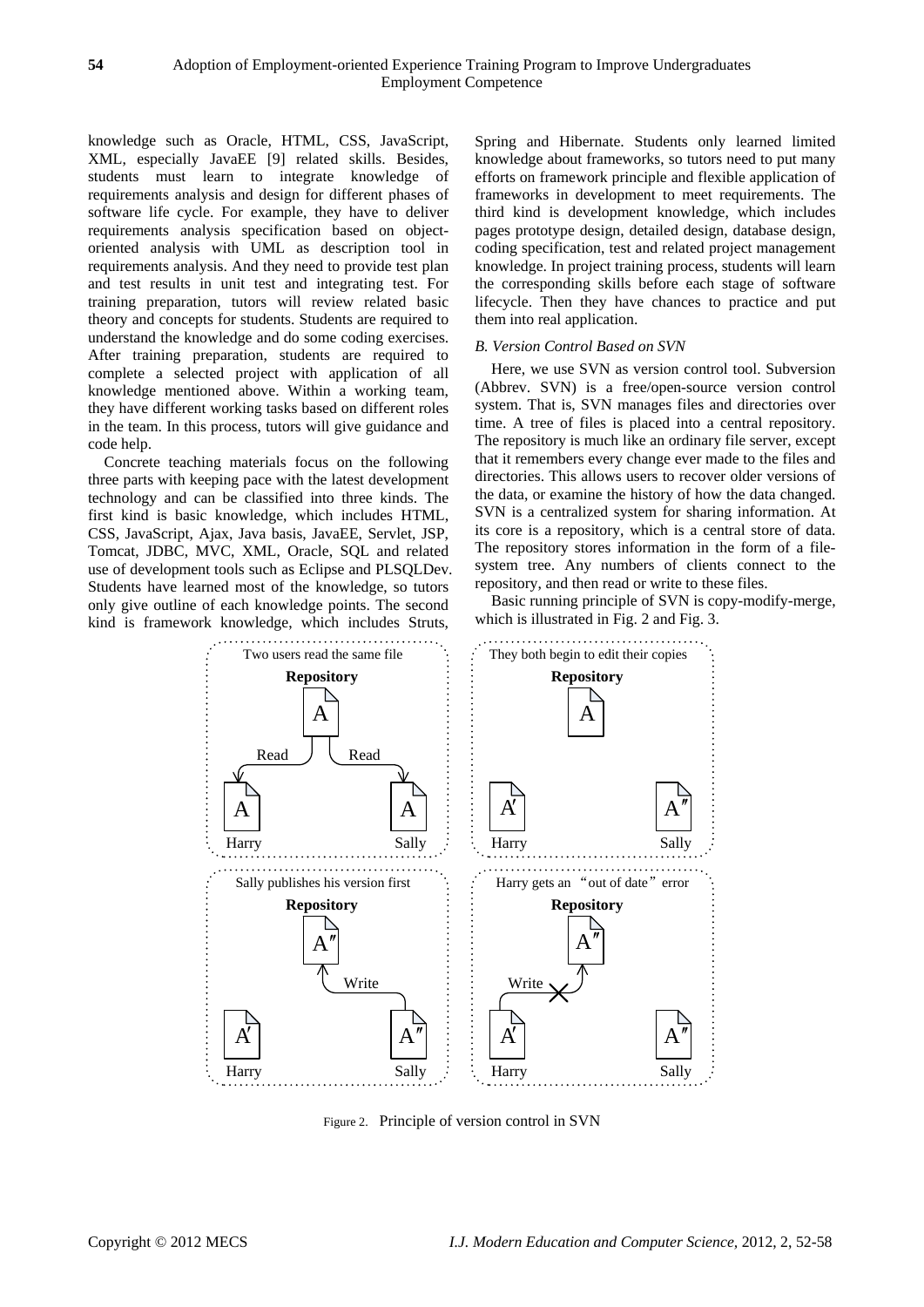

Figure 3. Principle of version control in SVN (continue)

Here, we explain how different team members work together to complete one project. As shown in Fig. 2, team members Harry and Sally read the same code file to their local computers from the repository. Then they both begin to edit their copies. After one day's work or one stage of work, Sally publishes his version first. At this time, if Harry wants to publish his version too, or want to write his version into the repository. He will get an out of date error. What Harry has to do is to read the latest version and copy it to his local computer again and compare his own version with the new version, as shown in Fig. 3. Then he can publish his merged version with assurance of no code conflicts. Now the repository saves both team members' changes with no code conflicts. To assure saving different copies of code at any changing time and providing team cooperation with little user interference, we adopted SVN as code version management tool.

#### *C. Implementaion Process*

Based on teaching contents listed above, we divided our training process into two stages [6]. In first stage of preparation, we finished work from phase 1 to 3 showed in Fig. 4. In second stage of practical project training, we finished work from phase 4 to 12. In Fig. 4, we illustrated implementation details for students and tutors.

In phase 1, we chose some qualified candidate students based on written theory test and programming test with computers because not all students can follow the whole training process. The selected students can keep pace with tutors' training process with full preparation and self-study.

In phase 2, tutors gave synopsis explanation of fundamental knowledge. Although students have learned the needed knowledge independently, they can't combine them together to solve specific problems. By this review process, students can master key idea of the knowledge and learn to solve one problem with integrated knowledge points.

In phase 3, students are required to practice the small item with integrated frameworks and related professional knowledge. Students must have a good command of coding because software companies put much emphasis on practice ability when they recruit new members.

In phase 4, all training students are divided into different project teams with free combination. Then tutors may adjust team members to assure the reasonability of each team. Each working team is composed of team leader, configuration manager, review leader, database manager and test leader, which cooperates together to complete the project development.

In phase 5, students need to fully understand requirements of the selected project based on the company's business. Tutors will elicit key functions for each project, and lead each group to complete their requirements understanding. Then students are required to design pages prototype with HTML, JavaScript and CSS or one visualization toolkit such as Visio and deliver their design results.

In phase 6, each team needs to present their deliverables for tutors to decide whether their deliverables meet software requirements. This process is called review, which will be illustrated in the next topic.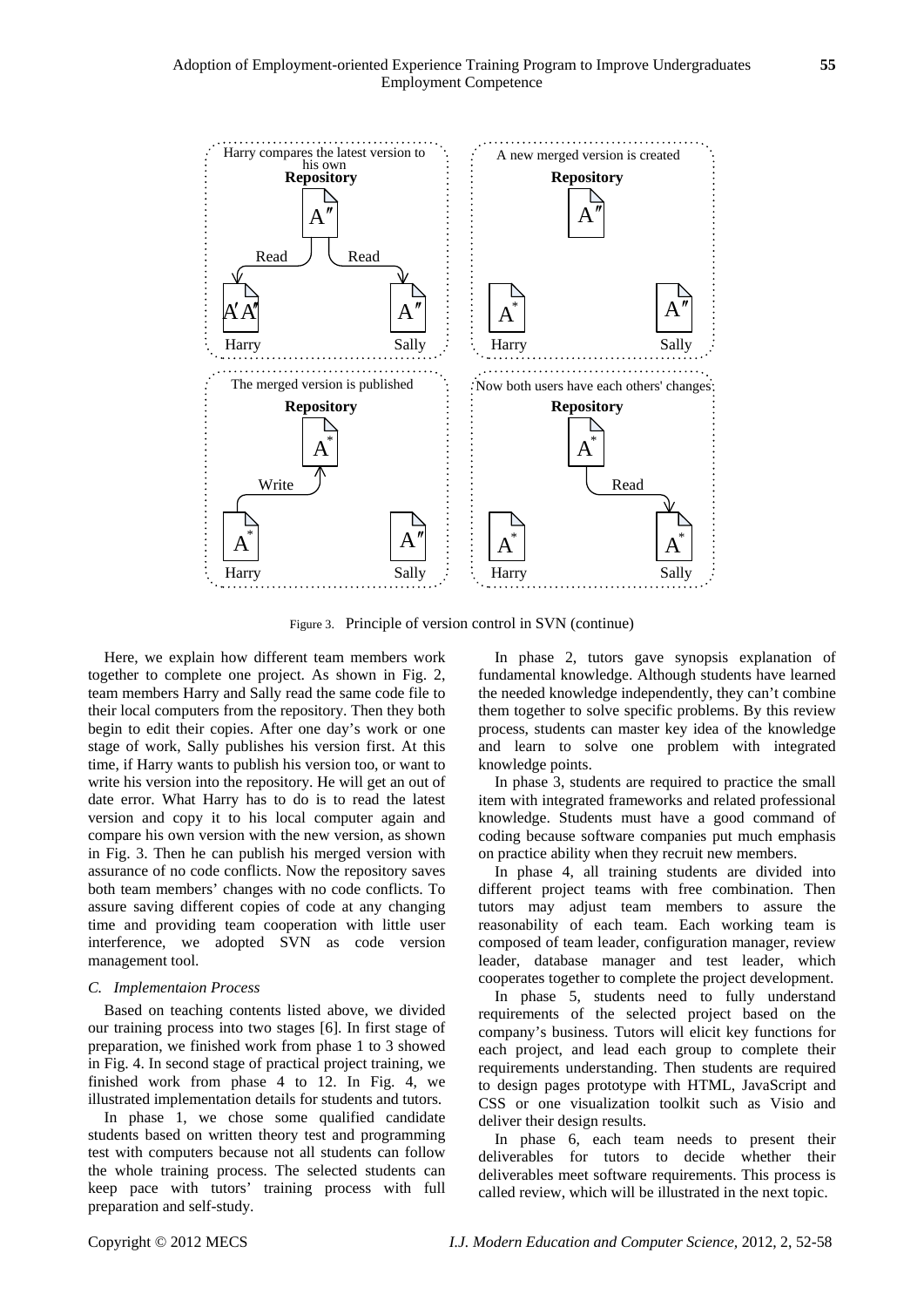In phase 7, students are required to complete objectoriented classes design, database design and the detailed design specification writing. Only with full comprehensive application of the related knowledge can students finish the tasks. And students must upload their specifications as design results online.

In phase 8, similar to the previous review process, students' achievements have to be reviewed by all tutors to decide whether the design needs modification.

In phase 9, in coding stage, tutors must put much energy into guidance or complete the work helped by excellent students as teaching assistants. Because most of our students will become coding engineers not architecture engineers, so students have to put much emphasis on the coding skills. Not only the required functions needs to be realized, but also the code normalization has to be reviewed. Here, we use SVN mentioned above as version control tool.

In phase 10, tutors will review code specification and running results of the project.

In phase 11, students need to test the units by JUnit or other tools and test the integrated software using blackbox method or some test toolkit such as LoadRunner.

In phase 12, if the software is not qualified in test review, students have to modify the code and test it again. If the review is passed, students can summarize what they have done in the whole training process and what they have learned and should improve in the future work.

| architecture engineers, so students have to put much                            |                                                                             | they have learned and should improve in the future work                                     |  |
|---------------------------------------------------------------------------------|-----------------------------------------------------------------------------|---------------------------------------------------------------------------------------------|--|
| <b>Phase 1:</b> Students selection                                              | <b>Phase 2:</b> Synopsis explanation of<br>fundamental knowledge            | <b>Phase 3:</b> Small item practice                                                         |  |
| <b>Students:</b> computer operation<br>experiment examination                   | <b>Students: review fundamental</b><br>knowledge tutor taught               | <b>Students:</b> completing a small<br>item with related technology                         |  |
| <b>Tutors:</b> selection 30-40 students<br>with good fundamental knowledge      | <b>Tutors:</b> teaching fundamental know-<br>ledge of Web-based development | Tutors: providing technology<br>guidance and support                                        |  |
| <b>Results:</b> formation of training class                                     | <b>Results:</b> review required technology                                  | <b>Results:</b> training integration of<br>technology                                       |  |
|                                                                                 |                                                                             |                                                                                             |  |
| <b>Phase 4:</b> Project team allocation                                         | <b>Phase 5:</b> Pages prototype design                                      | <b>Phase 6:</b> Review for pages prototype                                                  |  |
| <b>Students:</b> project teams formation<br>with free combination               | Students: pages prototype design<br>with requirements understanding         | <b>Students:</b> presentation of pages<br>prototype                                         |  |
| Tutors: adjust teams with reasonable<br>team members                            | Tutors: explanation of requirements<br>and guidance                         | Tutors: review their deliverables to<br>decide whether meeting requirements                 |  |
| <b>Results:</b> formation of project teams                                      | <b>Results:</b> deliverables of pages<br>prototype                          | <b>Results:</b> review passing or not                                                       |  |
|                                                                                 |                                                                             |                                                                                             |  |
| <b>Phase 7:</b> Detailed design                                                 | <b>Phase 8:</b> Review for detailed design                                  | Phase 9: coding                                                                             |  |
| <b>Students:</b> completing object-oriented<br>class design and database design | <b>Students:</b> presentation of<br>deliverables of detailed design         | <b>Students:</b> completing individual<br>coding, then integrating for the<br>whole project |  |
| Tutors: providing technology<br>guidance and support                            | Tutors: review their deliverables<br>to decide whether reasonable to        | <b>Tutors:</b> providing technology<br>guidance and support                                 |  |
| <b>Results:</b> deliverables of detailed<br>design                              | continue coding<br><b>Results:</b> review passing or not                    | <b>Results:</b> complete code for the project                                               |  |
|                                                                                 |                                                                             |                                                                                             |  |
| <b>Phase 10:</b> Review for coding<br>speicification                            | <b>Phase 11:</b> Unit test and integration test                             | <b>Phase 12:</b> Review for test                                                            |  |
| <b>Students:</b> demonstration project<br>and code details                      | <b>Students:</b> completing unit test<br>and integration test               | <b>Students:</b> presentation of unit<br>test and integration test                          |  |
| Tutors: review code specification<br>and running results                        | <b>Tutors:</b> providing technology<br>guidance and support                 | <b>Tutors:</b> review test results to decide<br>whether adequate for requirements           |  |
| <b>Results:</b> review passing or not                                           | <b>Results:</b> deliverables of test results                                | <b>Results:</b> review passing or not                                                       |  |

Figure 4. Detailed implementation process for the training program

## *D. Flexible Evaluation Methods*

For some basic theory, we integrated traditional written examination and online test on Black Board [10]. Students are required to master some basic theory for entrance test of software companies. So written examination is necessary and irreplaceable. Some coding

technique needs to be mastered by solving specific problems, so online test is also necessary.

For different stages of software lifecycle [11], we adopted peer review as the evaluation approach referenced by many software companies, that is, course tutors group decides whether the achievements is qualified. Team leader of each group needs to present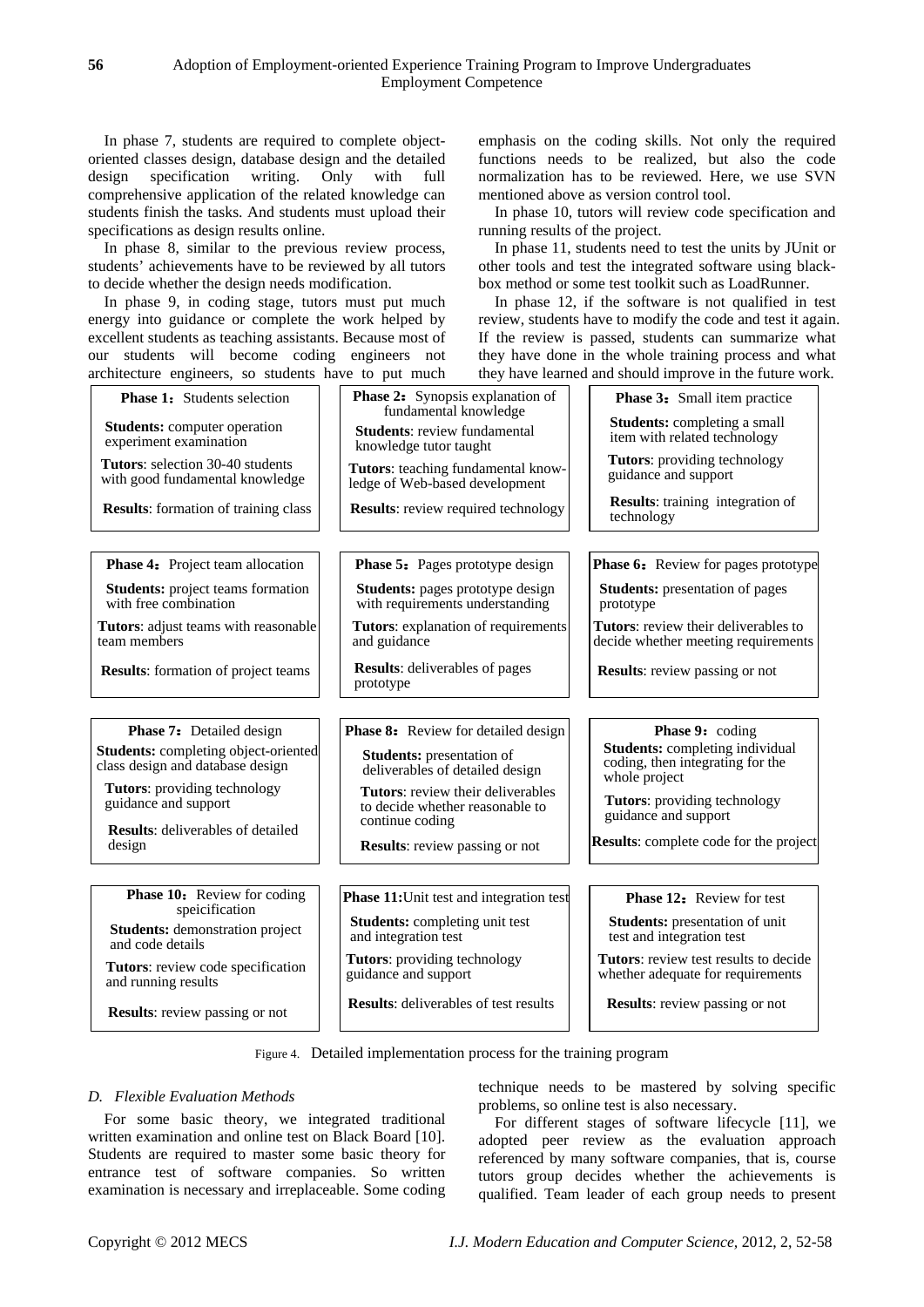their deliverables in Chinese or in English and answer all questions or ambiguity for the deliverables. If the review is not passed, students have to modify their deliverables and repeat the review process. If the review is passed, students can go to the next step of the training process. For example, students will deliver detailed design specification after they finished object-oriented design and database design. Similar to the review process mentioned above, the achievements have to be reviewed by all tutors to decide whether the design needs modification.

To provide more flexibility for training tutors, we designed various evaluation methods shown in Table I. By these various and flexible evaluation methods, students not only practice their expression ability both in written and spoken, but also master the most important development technology and basic theory.

TABLE I. EVALUATION METHODS FOR DIFFERENT TRAINING **STAGES** 

| <b>Training</b> | <b>Evaluation</b> | <b>Evaluation Methods</b> |  |  |
|-----------------|-------------------|---------------------------|--|--|
| <b>Stage</b>    | <b>Contents</b>   |                           |  |  |
| After           | technology basis  | coding test and           |  |  |
| phase 3         |                   | technology basis exam     |  |  |
| After           | development       | review deliverables and   |  |  |
| phase 9         | technology        | project running results   |  |  |
| After           | project           | review deliverables and   |  |  |
| phase 11        | development       | project quality           |  |  |
| After           | integrated        | coding and all related    |  |  |
| phase 12        | technology        | technology exam           |  |  |

# *E. Teaching Effects*

During training, we focus on hierarchical teaching and team cooperation to get good teaching effects.

For hierarchical teaching, we divided the selected students into different teaching class based on their practical ability and choose different framework knowledge. For students of different levels, we also adopted different evaluation methods. For the low level students, the corresponding evaluation is much easier compared to the high level students.

For team cooperation, we organized students into different project teams to finish the complete requirements understanding, pages prototype design, detailed design, coding and testing as a whole. Only one member can hardly finish the work. To cooperate with other members, students must express their ideas and communicate with different kinds of people. We put much emphasis on team cooperation because all employment for software companies emphasizes the importance of team cooperation, but all daily teaching can hardly train our students' cooperation capability.

In this three years implementation of the training program, we optimized our teaching contents and improved our teaching plan. We summarized our training results of Java-based training program for major of computer science and technology shown in Table II. For each row, the former number represents the training results before symbol '/' and the latter number represents statistical data for students of the corresponding grade after symbol '/'.

TABLE II. TEACHING EFFECTS FOR THE LAST THREE YEARS

| Criteria                  | 2009      | 2010   | 2011      |
|---------------------------|-----------|--------|-----------|
| # students                | 20/120    | 30/128 | 30/122    |
| employment rates          | $100\%$ / | 100%/  | $100\%$ / |
|                           | 90%       | 93%    | 94%       |
| acceptance rates of well- | 95%/      | 98%/   | 95%/      |
| known companies           | 72%       | 83%    | 66%       |
| salary level              | 3000/     | 4000/  | 6500/     |
|                           | 2500      | 3000   | 4000      |

As shown in Table II, we got better employment rates for the training students after two months intensive training than common undergraduates. They not only got fully employed, but also joining well-known software companies with high salary such as Baidu, Alibaba, Tecent and so on.

## IV. CONCLUSIONS

Key education purpose of our nationalities university is to promote employment rates for the undergraduates. So setting up employment-oriented experience training curriculum in the university is urgent and necessary. We have set experienced training course as the elective course for the undergraduates with computer science as major since 2009.

Here, we summarize the last three years of training experiences and compare training advantages and disadvantages between software companies and university. Then we put forward a feasible training system with detail discussion of the concrete implementation process, teaching organization method and evaluation methods. The innovative points of the training program are peer review evaluation methods and practicability for promotion of employment rates.

With more experimental project and accumulated experiences, our employment-oriented experience training program will play more and more important role in enhancing student's professional skills, developing students' project practical ability and communication and expression ability. By our training program, employment competence of graduates from nationalities universities especially for international talents will be promoted a lot in the future.